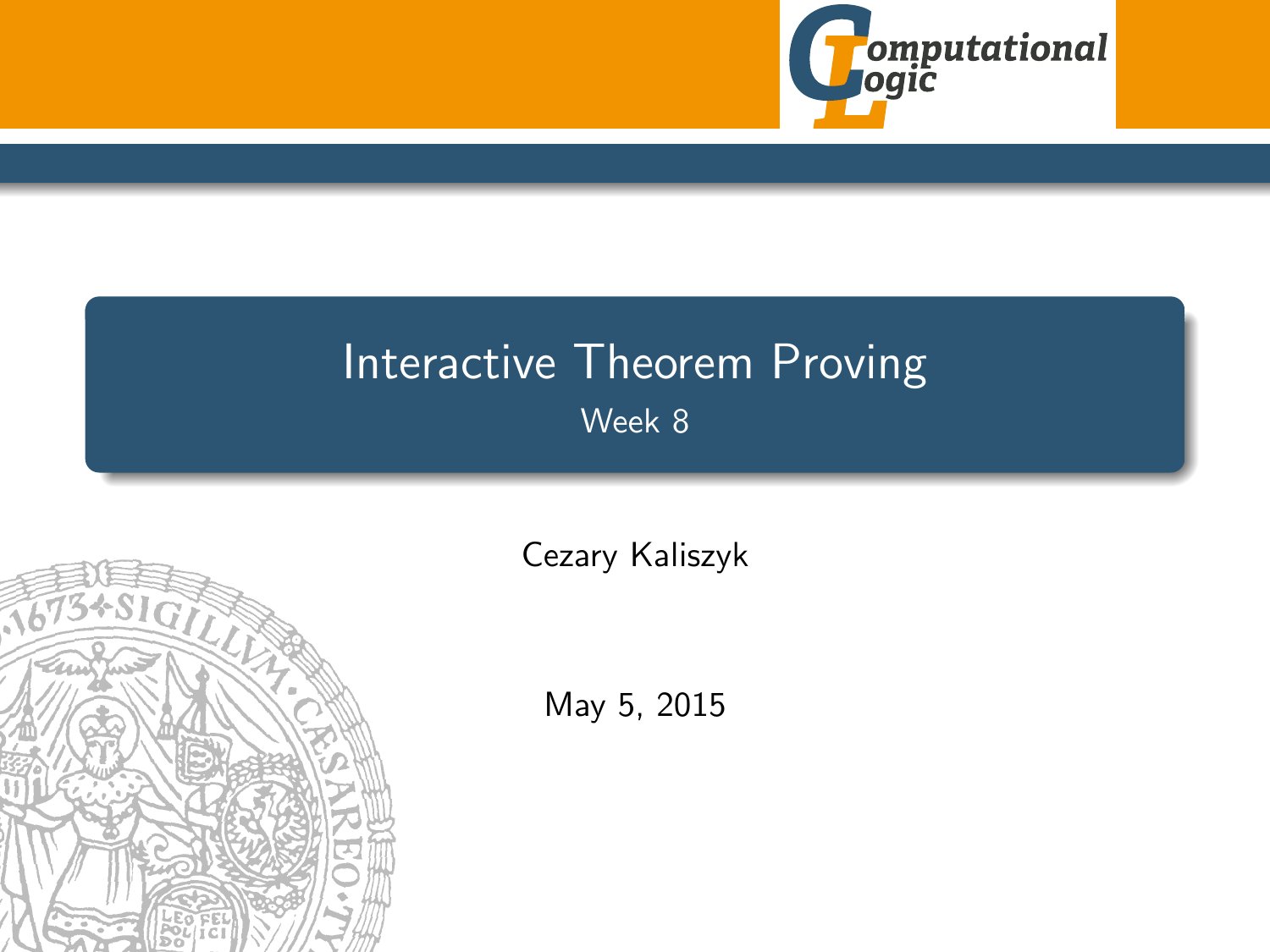### So far

Proof Assistants, HOL Light,  $\lambda_{\rightarrow}$ ,  $\lambda_{P}$ ,  $\lambda_{2}$ 

- Undecidability of  $\lambda_P$
- Second order propositional logic
- Even more on Curry-Howard
- Order of variables

#### **Today**

• Foundations of set theory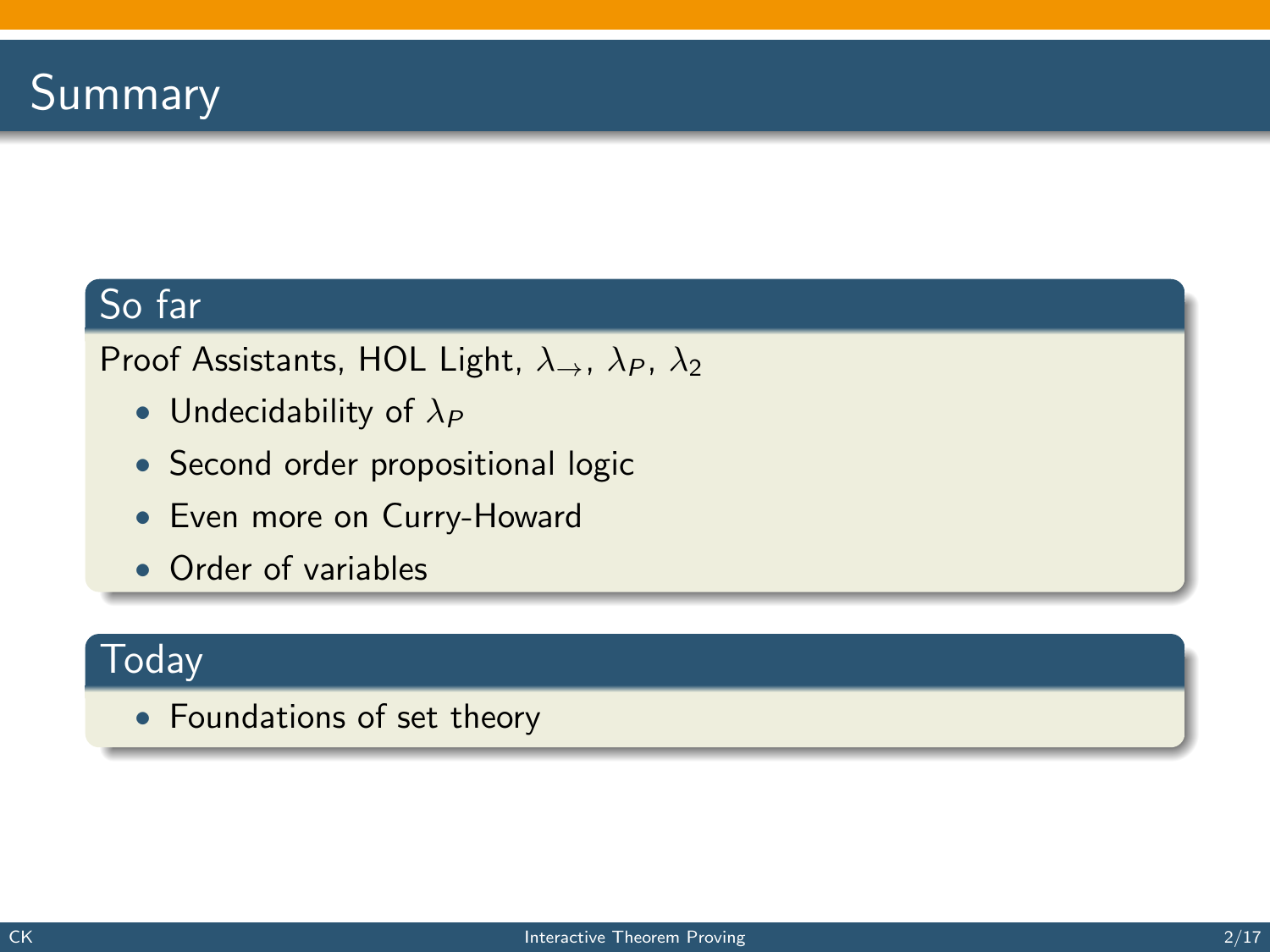## What is a set?

- Sets are commonly used in mathematical texts
- There can not be a strict definition of a basic concept

#### Definition (Cantor)

A set, is a gathering into one complete object of clearly distinguished objects in our intuition or thought.

- Materialization of a predicate
	- Given a predicate  $P(x)$ , instead of talking about all the objects that satisfy it, it is easier co consider only one object

### **Notation**

### $\{x|P(x)\}\$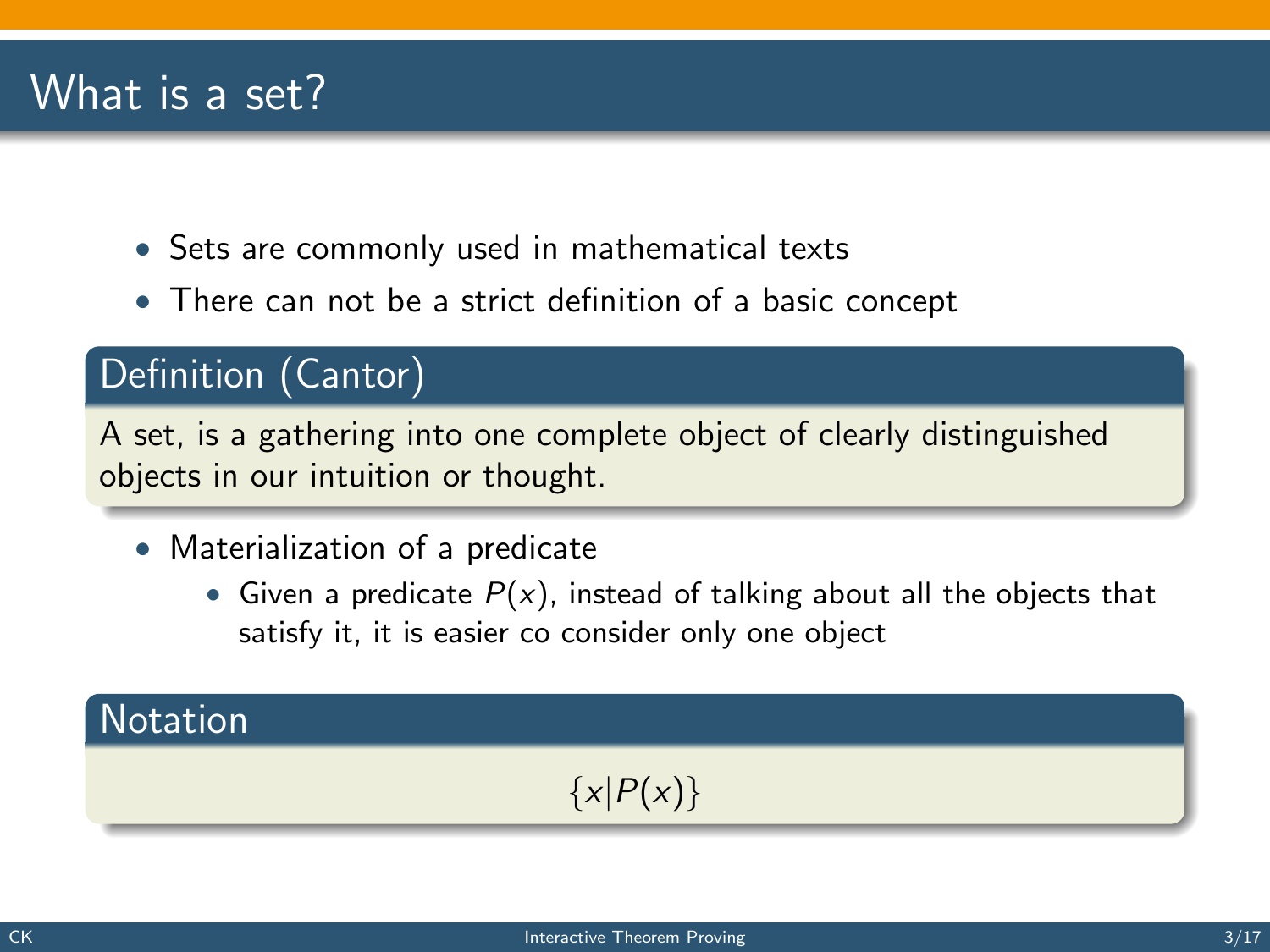## Naive set theory

- Consider sets as any other objects
- Consequence: sets of sets
- For example

$$
S = \{x | x \text{ is a set}\}
$$

• Paradoxes for naive set theory

#### Russell's paradox

 $S = \{x | x \text{ is a set and } x \notin x\}$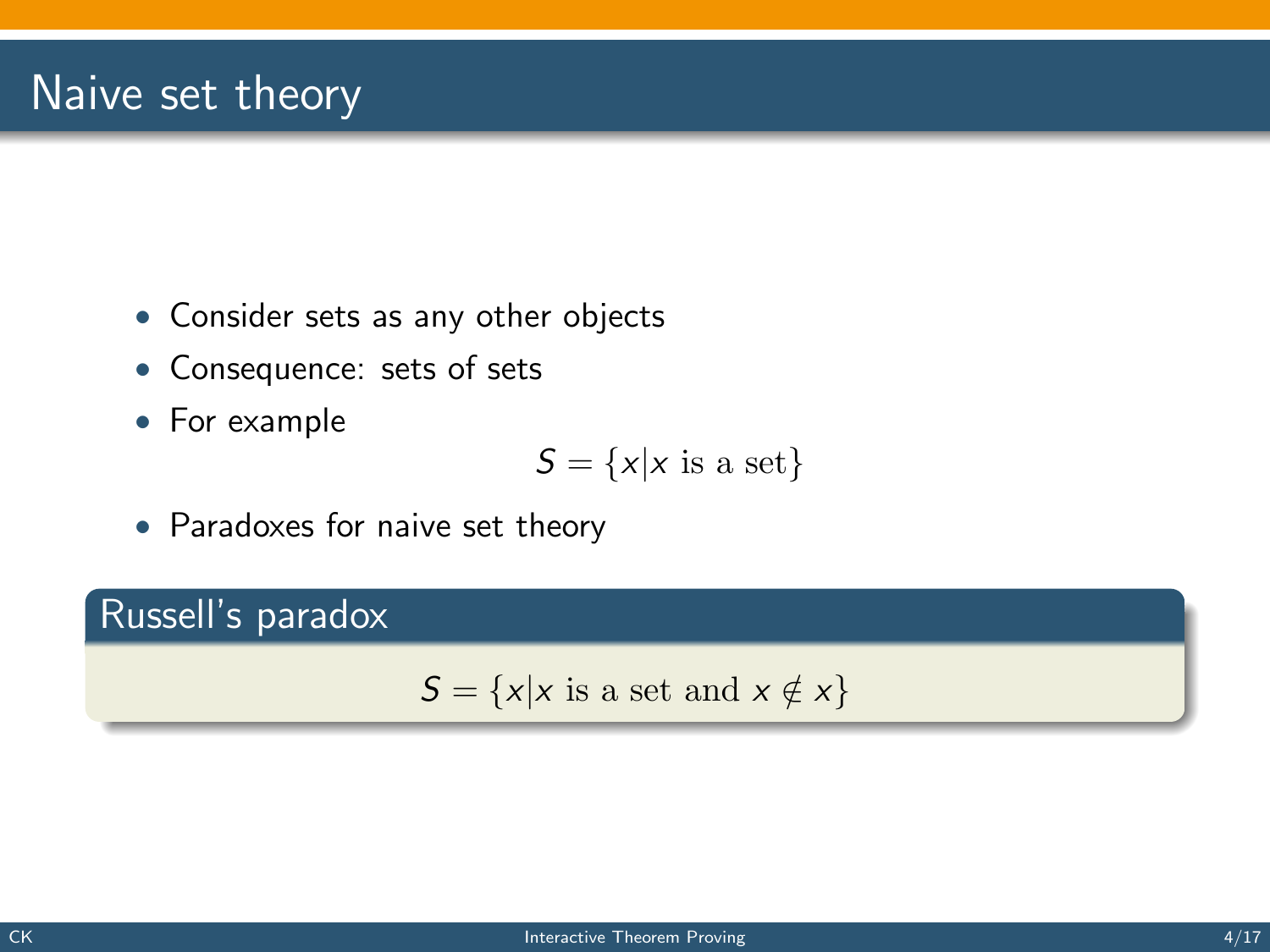## Definition [class]

- collection of sets
- unambiguously defined by a property
- Frankel operator only for subsets or power-sets
- Example: Class of all groups
- The NST paradoxes are gone
- More commonly used by mathematicians

#### Hierarchy induced by cardinality

set, class, multitude, ...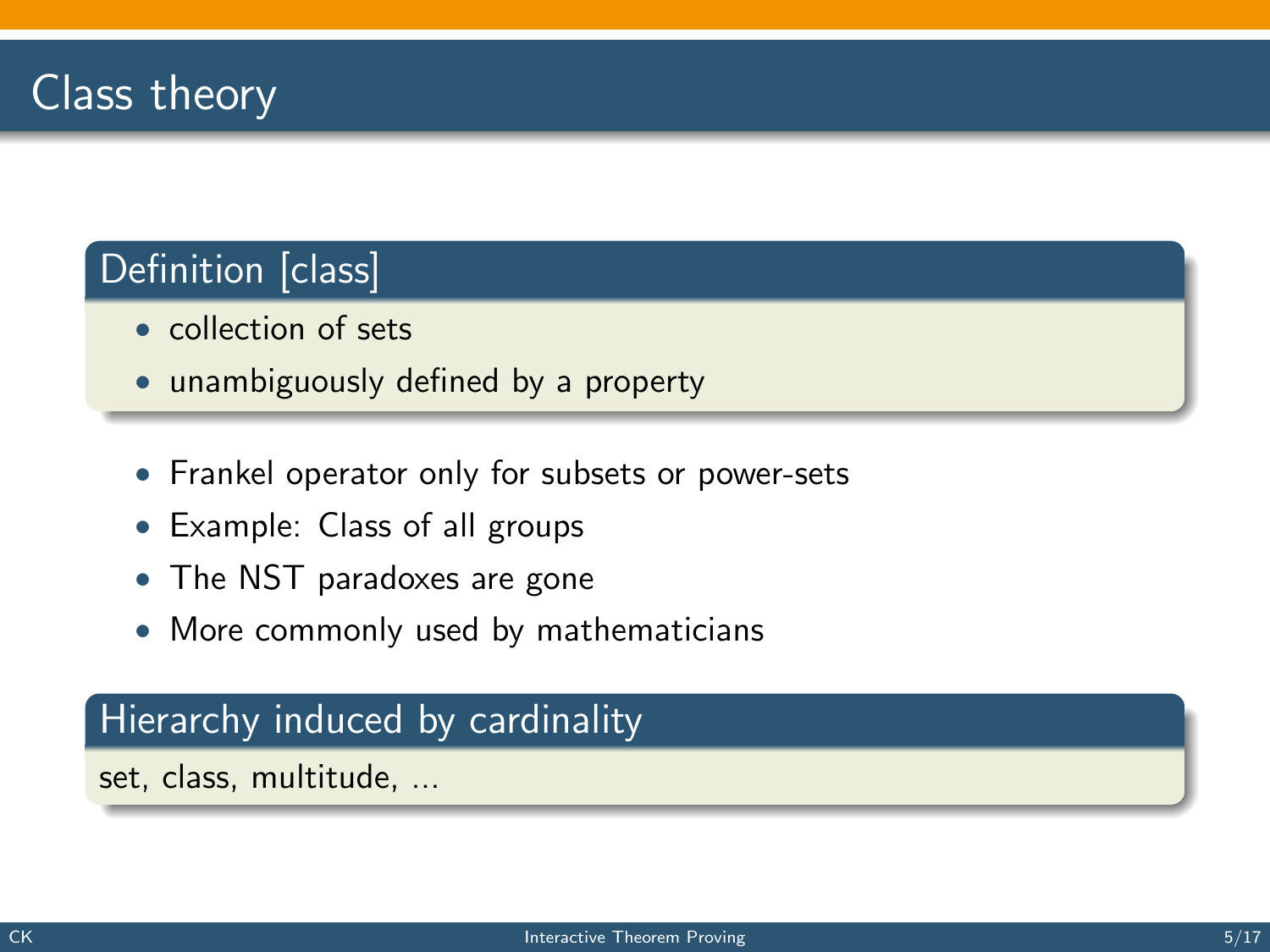## Typed set theory

- Not every predicate is a valid one for every  $x$
- x comes from a certain domain
	- x is of type D (for example  $\mathbb{N}, \mathbb{B}, \mathbb{R}$ )
	- Every domain is a set (trivially distinguished)
	- We should have a unique type for any object
- Proper Frankel operator:

$$
\{x: D|P(x)\} \text{ or } \{x \in D|P(x)\}
$$

#### Definition [membership]

$$
P(y) \iff y \in \{x : D | P(x)\}
$$

#### **Notation**

$$
\{x : A|P(x)\} \text{ means } \{x : D|x \in A \land P(x)\}
$$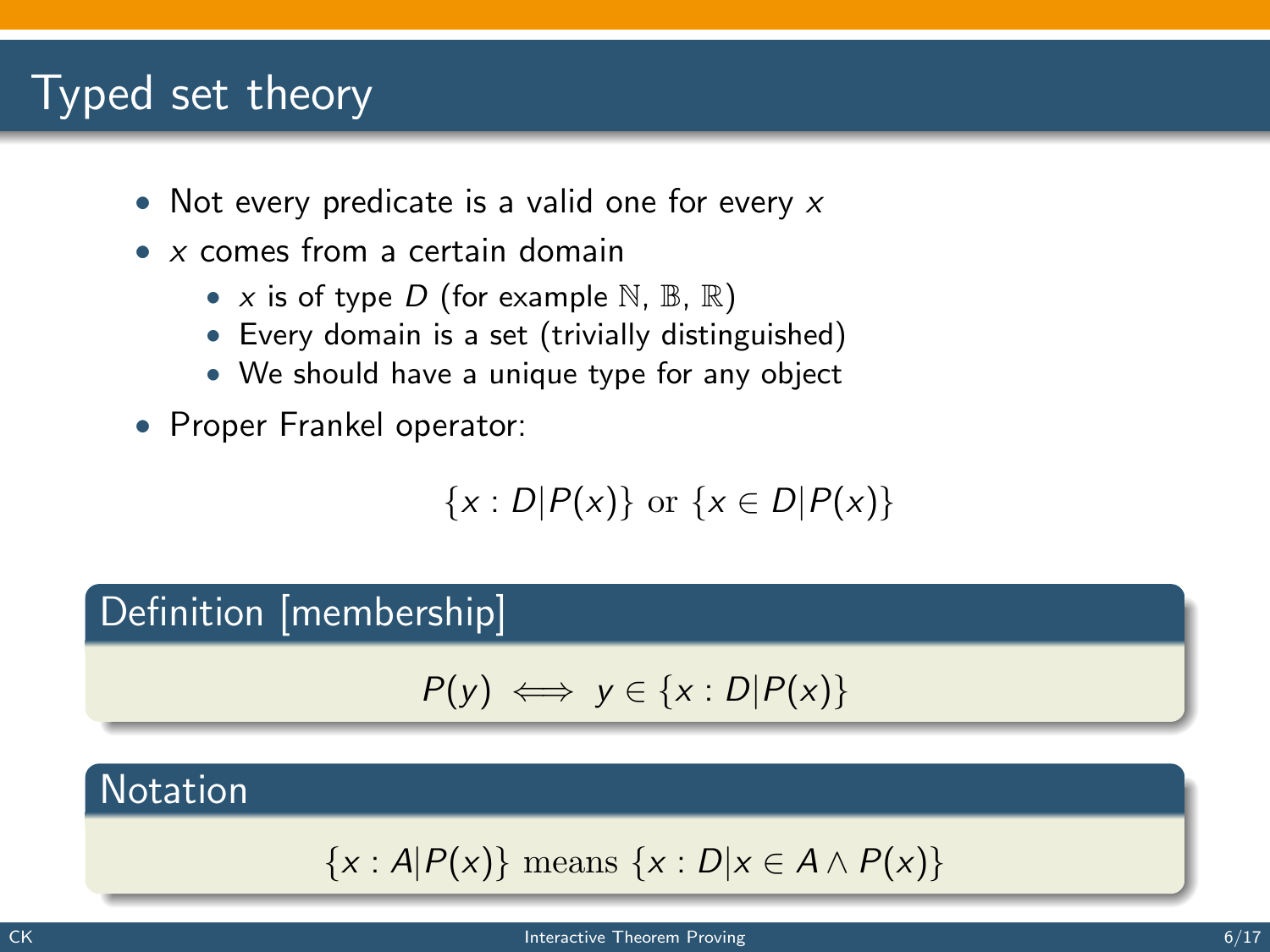## Set inclusion, power-set, equality

- Enumeration, singleton set
- Usual set inclusion definition
- Usual power set definition
- Correspondence between the two
- $x = y$ 
	- Makes sense only if the two are of the same type
	- Means that the two are different names of the same object
	- Uniqueness property: For  $A, B \in P(D)$ ,

$$
A = B \iff \forall z. (z \in A \iff z \in B)
$$

• Consequence

$$
\forall A, B: P(D). A = B \iff A \subseteq B \land B \subseteq A
$$

- Every set has only one empty subset (proved)
	- Denoted ∅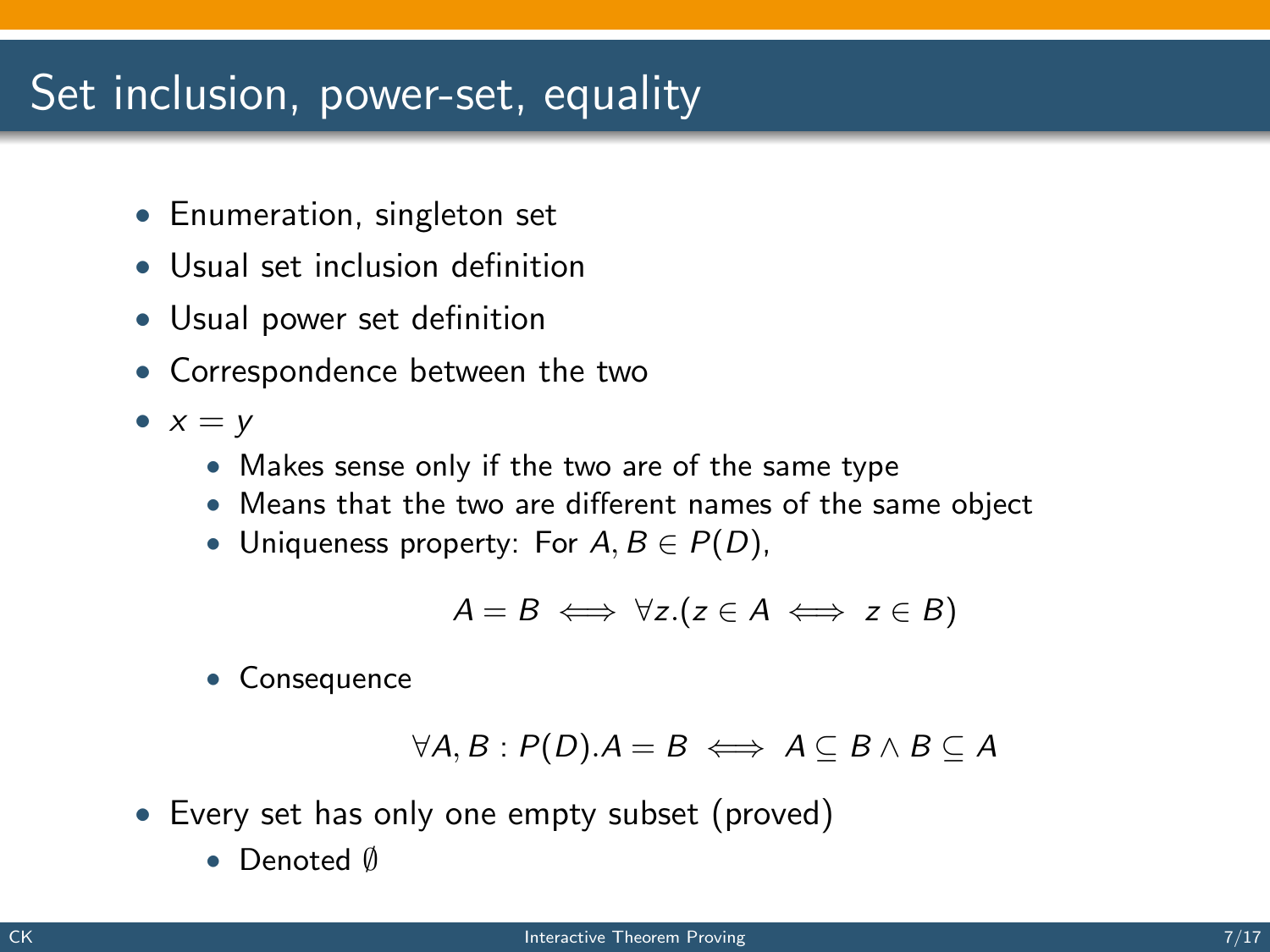## Usual definitions

#### • Finite

- Union
- Intersection
- Difference (symmetric)
- Set complement (!)
- Symmetric difference
- Infinite
	- Union
	- Intersection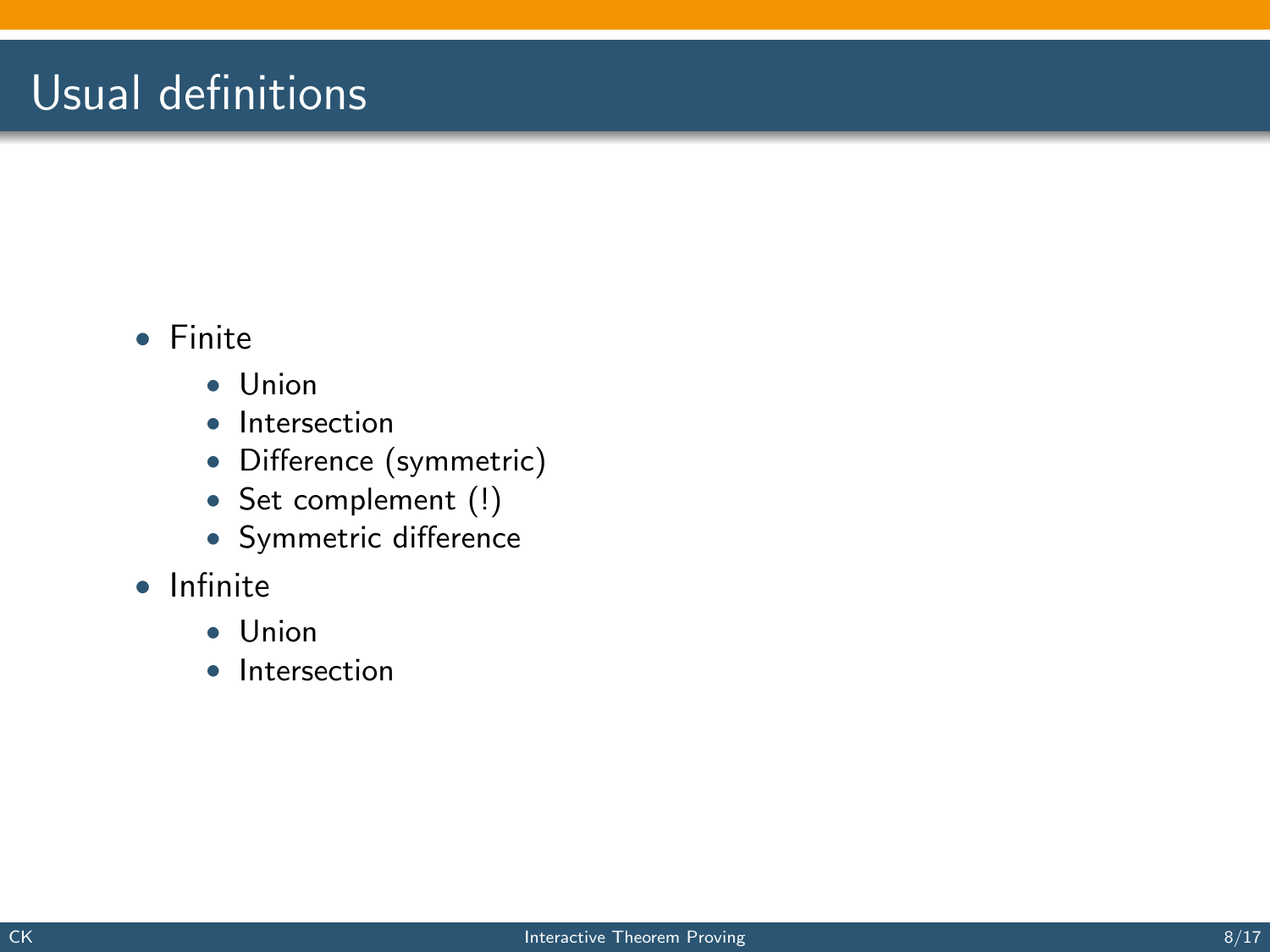## Set theory as a formal system

Basic concepts and their axiomatizations

- ZF (Zermelo-Fraenkel)
	- Most commonly used
	- Optionally with choice (ZFC)
- Various "new foundations"
	- Hierarchies of sets roughly following ideas from type theory
	- Issues with "too big sets"
- Semisets (classes contained in a set)
- Positive set theories
	- Axiom of comprehension is allowed for positive formulas
- TG (Tarski-Grothendieck)
	- Richer thanks to unaccessible cardinals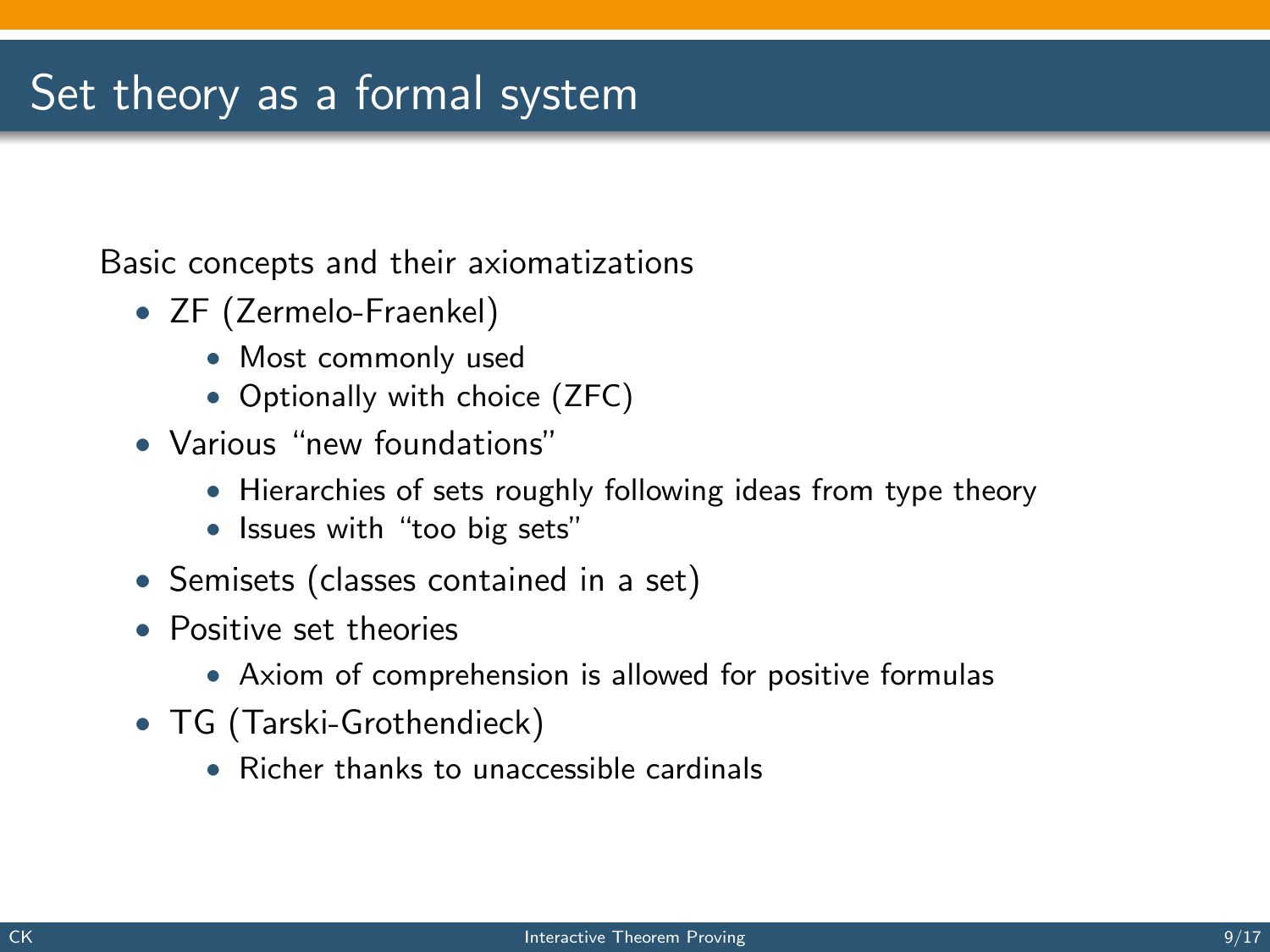# Axioms of ZF (ZFC)

- Pairing
	- For any two sets, there exists a set that contains the two as elements
- Union
	- Infinite version of pairing
- Power set
	- For any set, there exists a set of all its subsets
- Extensionality
	- If two sets have same elements, they are equal
- Regularity (or Foundation)
	- A nonempty set has an element which is disjoint with itself
- Infinity  $(\omega)$
- Schema specification (restricted comprehension)
- Schema replacement
	- Image of a set under a mapping is also a set
	- Needed for infinite sets
- Well ordering or AC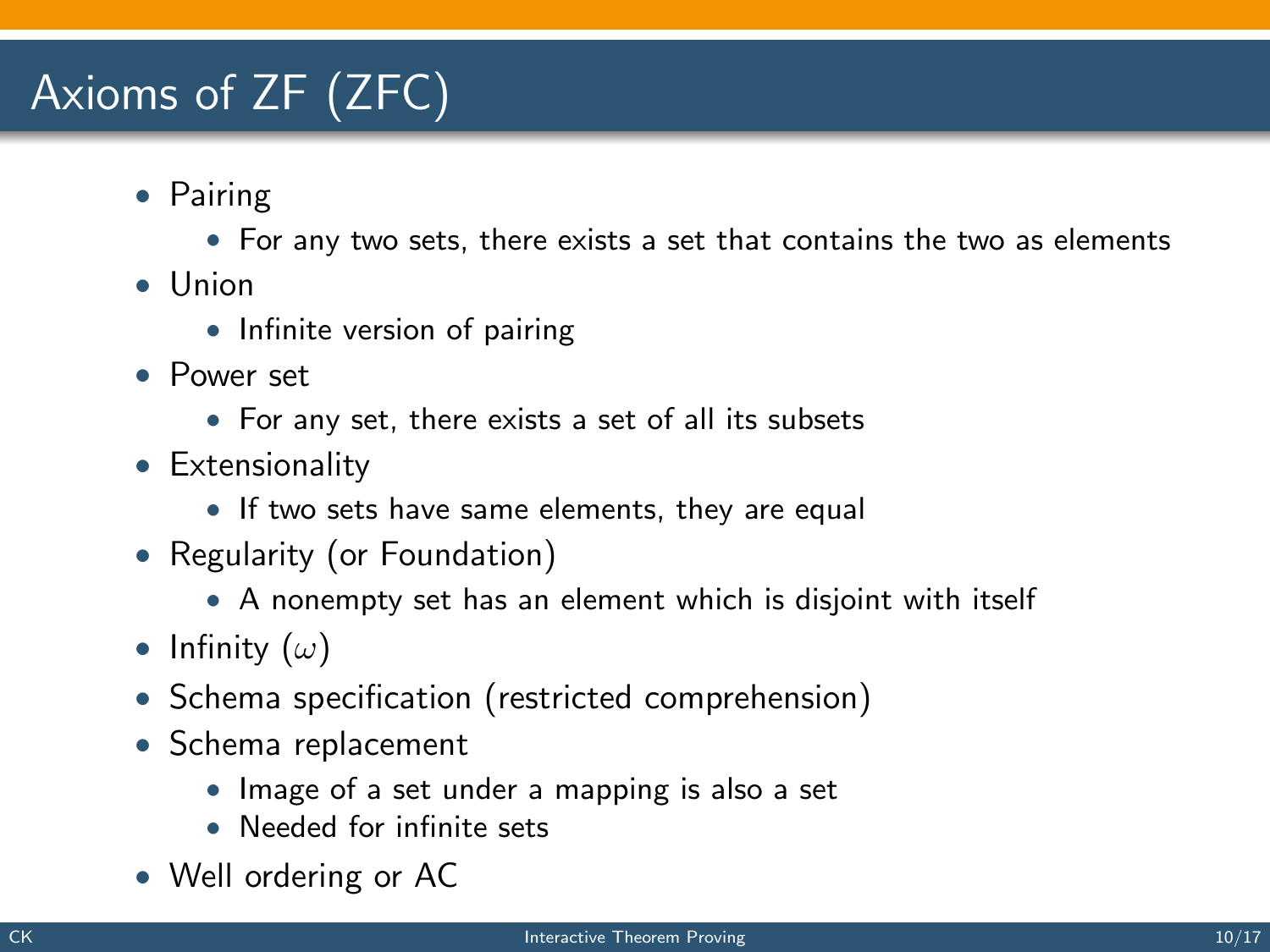Many basic properties follow from these definitions:

$$
A - B = \emptyset \rightarrow A \subseteq B
$$

But how do they follow? We need some meta-logic!

- Very simple logical system
	- First-order predicate logic in Mizar
- Proofs
	- Jaśkowski-style proofs in Mizar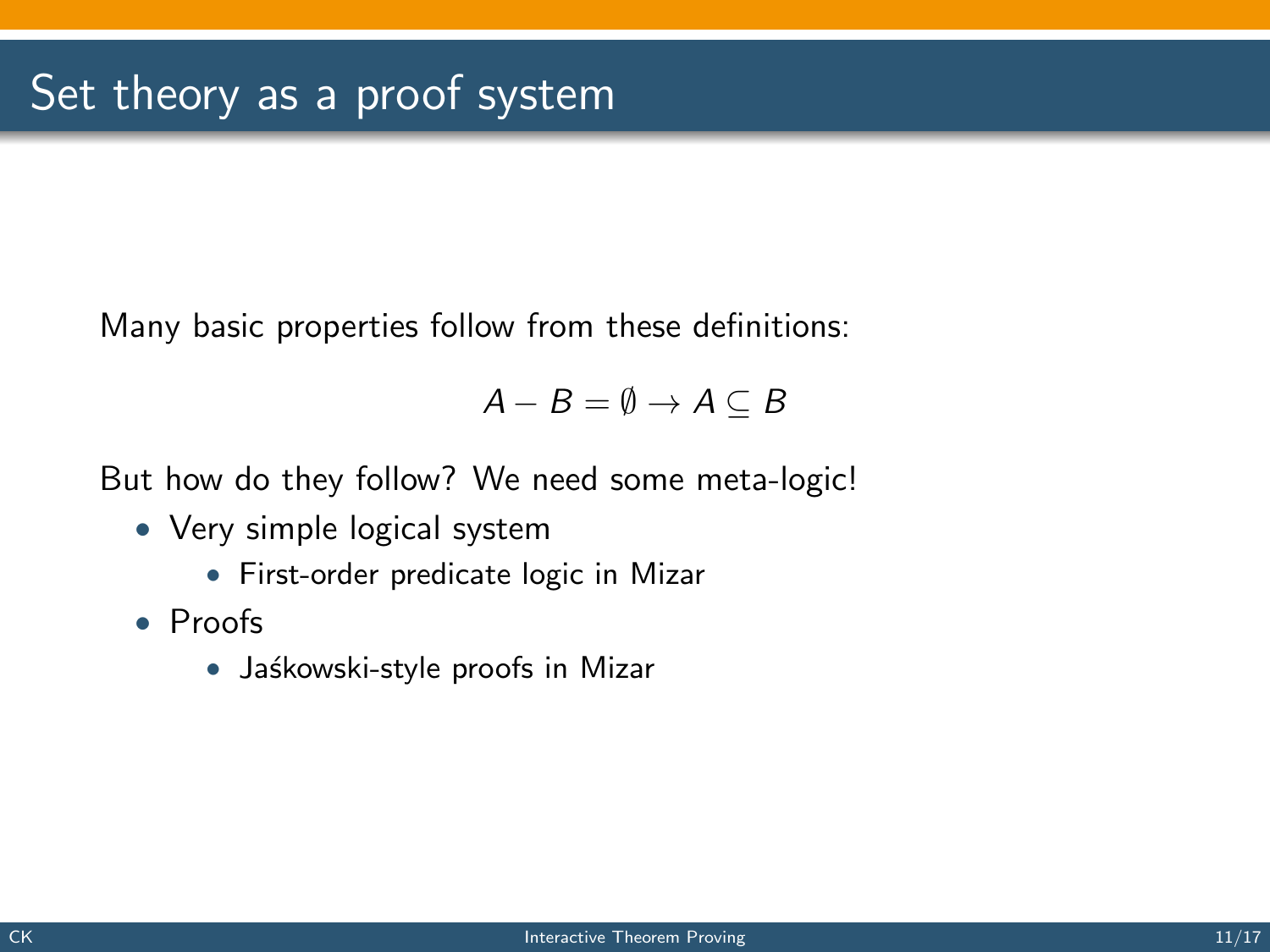# Bootstrapping Mathematics

### In HOL

- functions, bool and equality are primitive
- $\bullet \rightarrow$  other logical operators and their properties
- individuals  $\rightarrow \mathbb{N}$
- quotients  $(\epsilon) \to \mathbb{Z}$ ,  $\mathbb{R}$

## In Type Theory (say Coq or Agda)

- Inductive types  $\rightarrow$  T, F,  $\wedge$ , ..., N, Z
- Setoids  $\rightarrow \mathbb{R}$

### In Set Theory

- Logic?
- Numbers?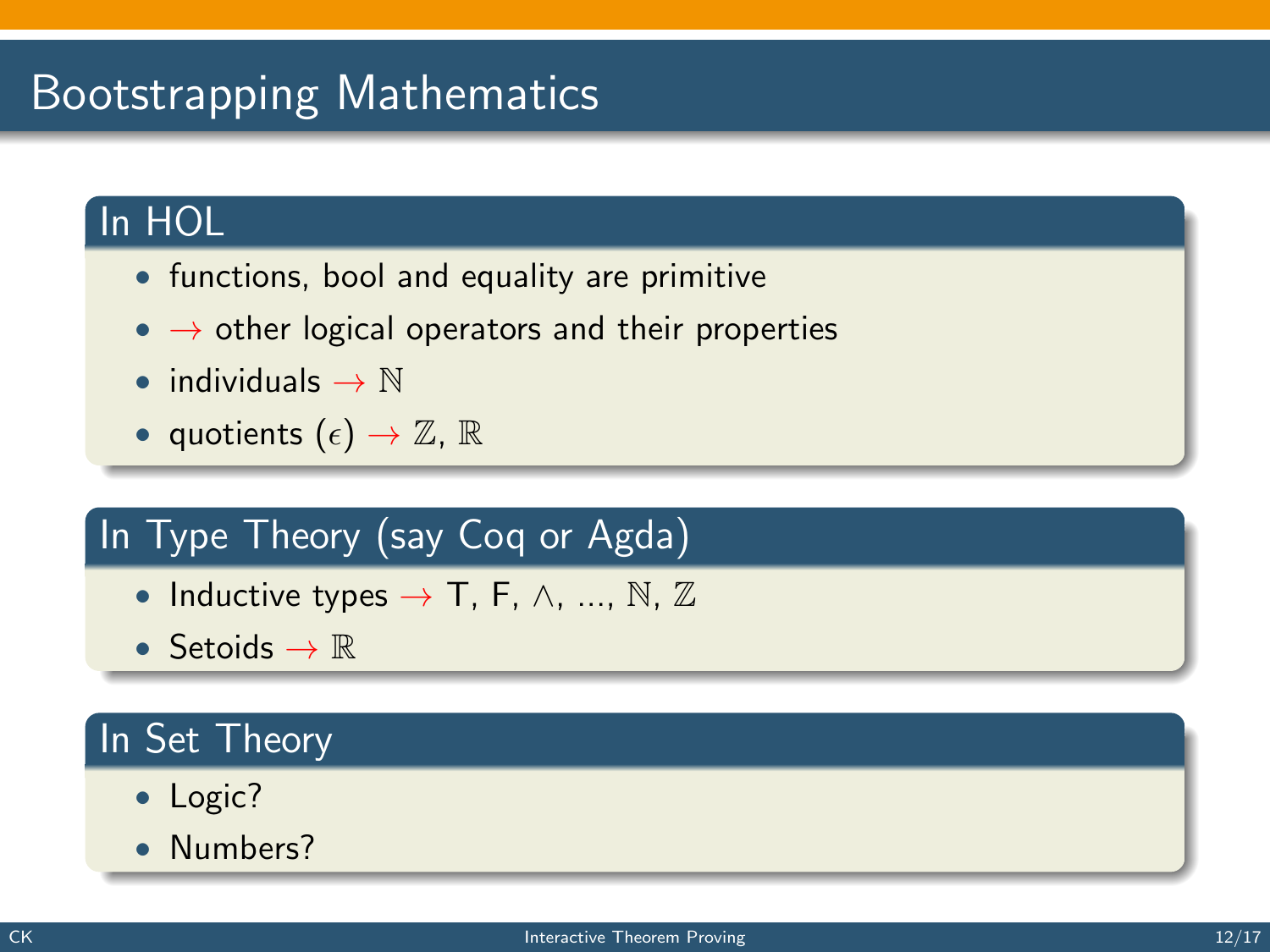## Bootstrapping set theory  $(1/2)$

- Ordered pairs, products, relations
	- Fact:  $\{\{a\},\{a,b\}\} = \{\{c\},\{c,d\}\}\$ iff  $a = c$  and  $b = d$
	- Definition of an ordered pair. Notation  $\langle a, b \rangle$
	- Cartesian product of sets
	- Relation: subset of  $A \times B$
- Natural numbers
	- inductive definition of a family of sets:

$$
\emptyset \in A \wedge (X \in A \to X \cup \{X\} \in A)
$$

- Theorem: there exists a minimal inductive set
- Successor denoted as  $n'$
- Induction for  $P \subseteq \mathbb{N}$

$$
0\in P\wedge\forall n.n\in P\to n'\in P\to P=\mathbb{N}
$$

follows the definition

• Notions:  $n \in m$  and  $n \subseteq m$  instead of  $\lt$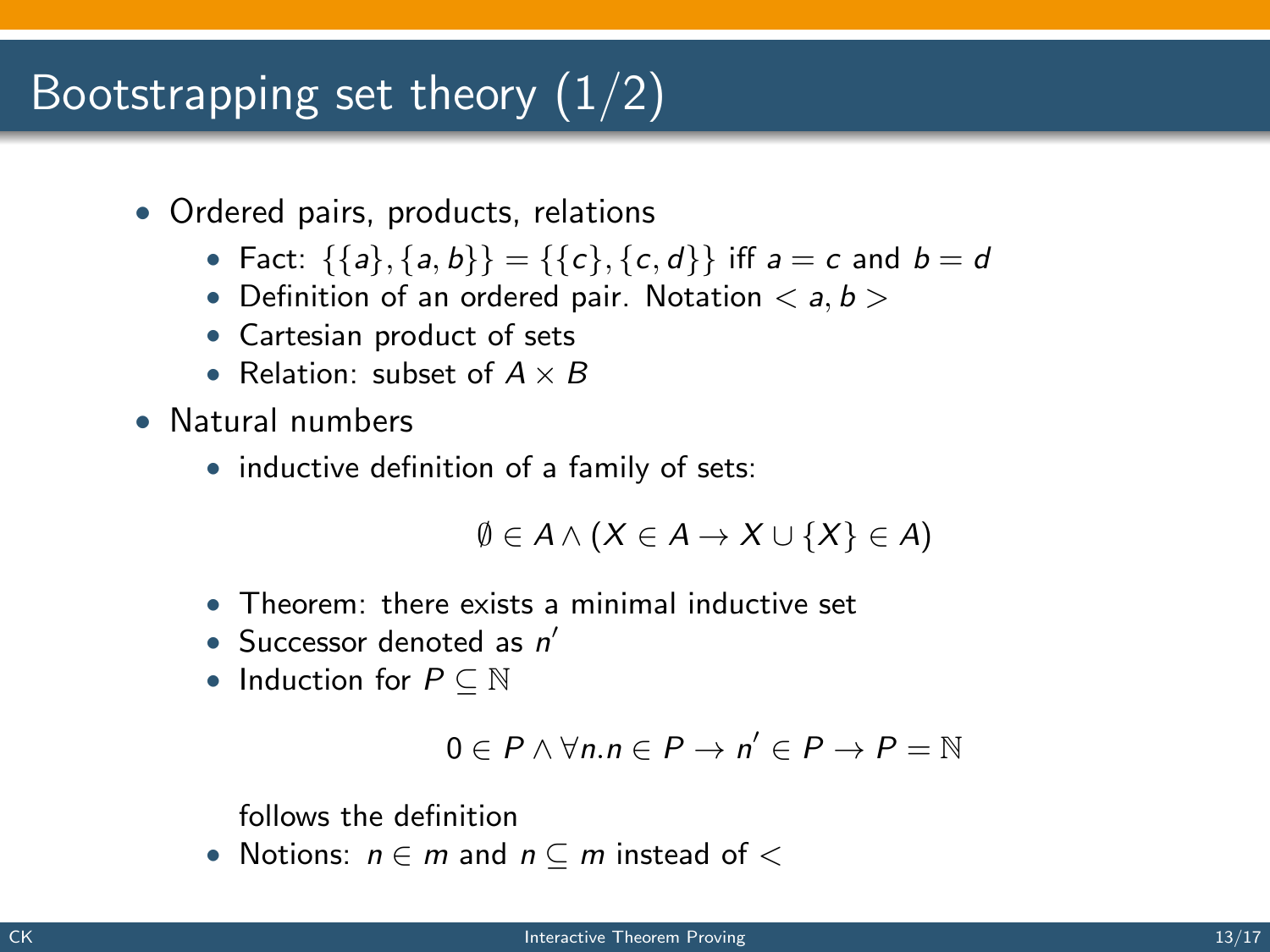# Bootstrapping set theory (2/2)

- Functions are relations which are "functional"
	- If  $\langle a, b_1 \rangle \in f$  and  $\langle a, b_2 \rangle \in f$  then  $b_1 = b_2$
	- For any  $a \in A$  there exists a  $b \in B$  st  $\langle a, b \rangle \in f$
- Domain and range of a function.
- Bijection  $\rightarrow$  inverse function.
- Defining functions by induction
- Equivalence relations divide a set  $\rightarrow$  quotients like  $\mathbb Z$
- Equipotence and Cardinality
	- Cardinality equal to  $n$  if there exists a bijection to  $n$
	- Countable sets
	- Uncountable sets (diagonalization construction)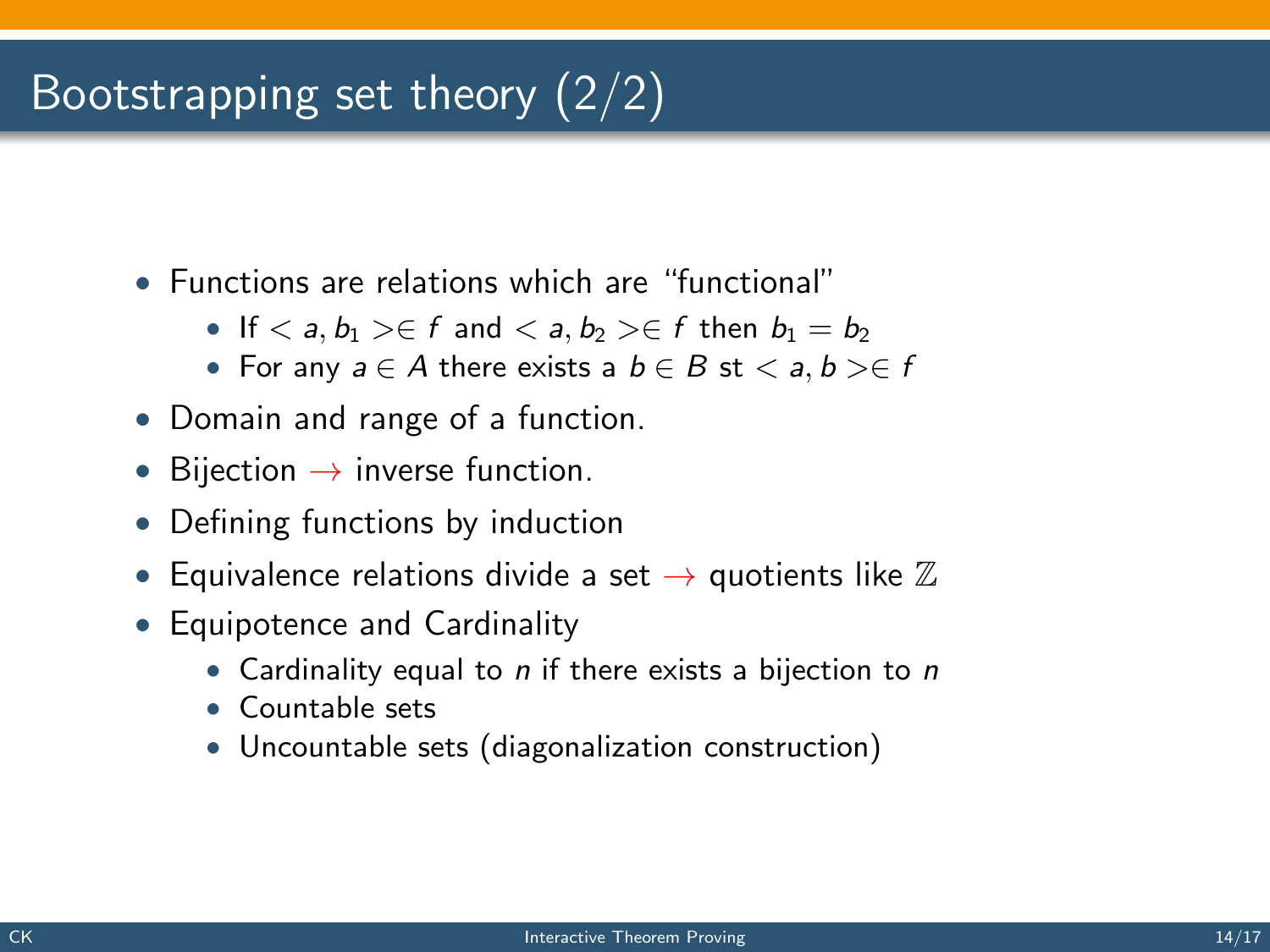## Demo

- hidden
- tarski
- xboole0
- sqrtmiz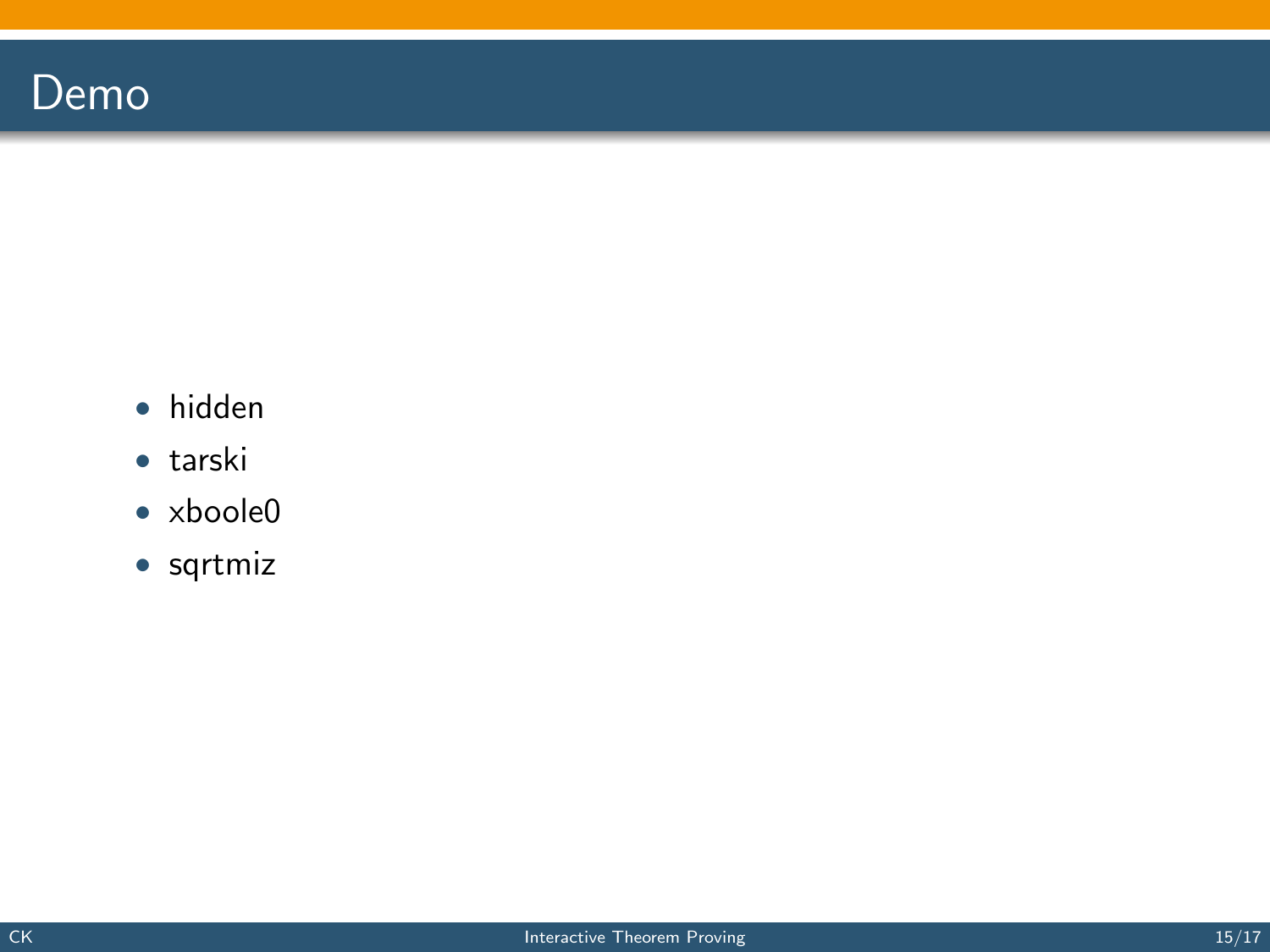```
\therefore W The Irrationality of the Square Root of 2
theorem Th<sub>1</sub>:
 for p being Element of NAT st p is prime holds
 sqrt p is irrational
proof
 Let p be Element of NAT ;
 \overline{A} D \overline{A} D \overline{B} D \overline{B} D \overline{C} D \overline{D} D \overline{D} D \overline{D} D \overline{D} D \overline{D} D \overline{D} D \overline{D} D \overline{D} D \overline{D} D \overline{D} D \overline{D} D \overline{D} D 
 then A2: p > 1 by INT 2: def 4;
 assume sqrt p is rational;
 then consider i being Integer, n being Element of NAT such that
 A3: n \leq 0 and
 A4: sqrt p = i / n and
 A5: for il being Integer
 for nl being Element of NAT st nl \approx 0 & sart p = il / nl holds
 n \leq n1 by RAT_1.9;
 A6: i = (sqrt p) * n by A3, A4, xompLx 1:87;\text{sort } D \geq 0 by SOUARE 1:def 2:
 then reconsider m = i as Element of NAT by A6. mr \rightarrow 3;
 A7: m^2 = ((sqrt p)^2) * (n^2) by A6= p * (n \rightharpoonup 2) by square 1:def 2;
 then p divides m \sim 2 by NAT D:def 3;
 then p divides m bv Al. NEWTON:80:
 then consider ml being Nat such that
 A8: m = p * m1 by NAT D: def 3:
 n \hat{P} = (p * (p * (m1 \hat{P}))) / p by A2, A7, A8, xay PLX 1:89
  p * (m1 \t2) by A2, xcMPLX 1:89 ;
 then p divides n \uparrow 2 by NAT D:def 3:
 then p divides n by A1, NEWTON:80;
 then consider nl being Nat such that
 A9: n = p * n1 by NAT D:def 3;
 A10: ml / nl = sqrt p by A2, A4, A8, A9, XCMPLX 1:91;
 A11: n1 \iff 0 by A3, A9;then p * n1 > 1 * n1 by A2, x_{REAL 1:98};
 hence contradiction by A5, A9, A11, A10:
end:
```